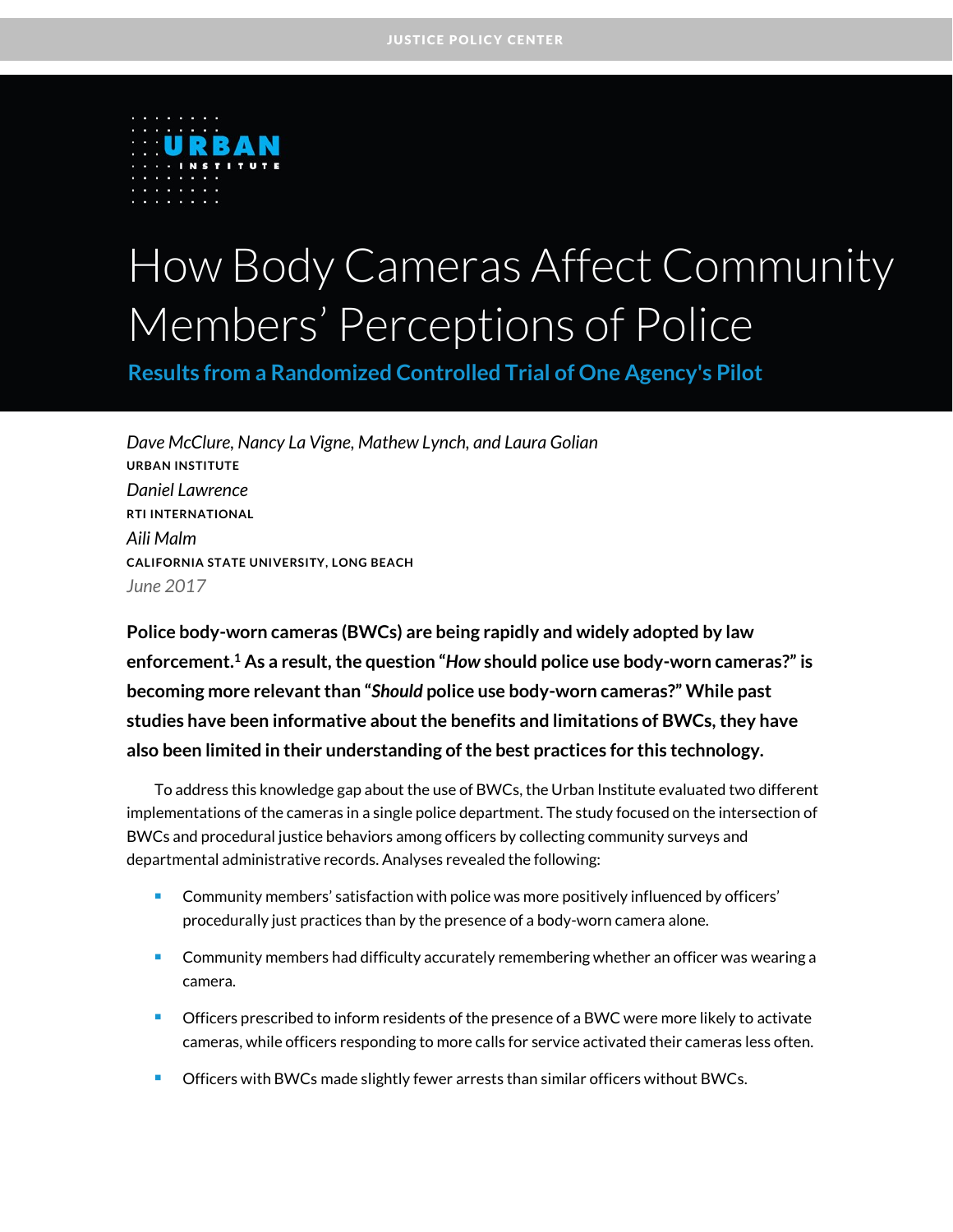# Project Overview

Urban, in partnership with California State University, Long Beach, implemented a randomized controlled trial evaluation to assess the impact of cameras alone as well as cameras coupled with procedurally just practices. The study focused on four questions:

- 1. How do BWCs affect community members' attitudes about the police officers with whom they interact and about the police department?
- 2. Does community members' satisfaction with their interactions with police change with the presence and mention of BWCs?
- 3. Do officers vary in their propensity to activate their BWCs during encounters with the public?
- 4. How do the presence and uses of BWCs influence officers' behavior?

The study took place in an economically and socially diverse city in the southwestern United States. The police department there, which was already using audio-only recording devices, was beginning a BWC program. Sixty officers volunteered to participate in the study. Each officer was randomly assigned to one of three groups for six months (figure 1):

- 1. **The control group** was not assigned BWCs and continued policing as usual.
- 2. **The treatment 1 group** was assigned BWCs and otherwise continued policing as usual.
- 3. **The treatment 2 group** was assigned BWCs and was asked to follow a script at the start of an encounter to inform community members that the interaction was being recorded.

### FIGURE 1

### **Flow Chart of Randomization in the Body-Worn Camera Evaluation**



**URBAN INSTITUTE**

**Source:** Urban Institute and California State University, Long Beach, 2017.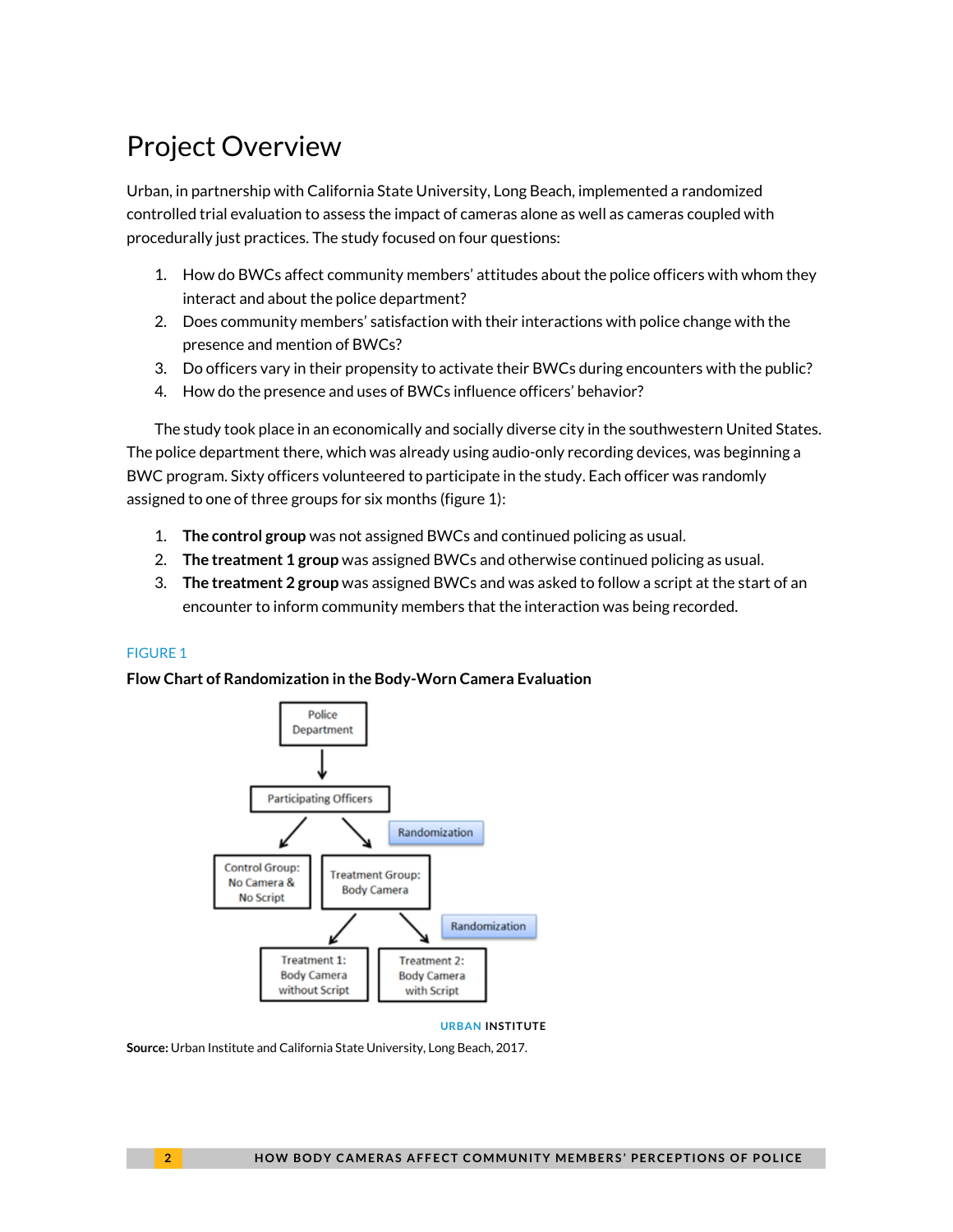The script for officers in the Treatment 2 group informed community members that an interaction was being recorded. It was based on the tenets of procedural justice, for which transparency is a critical component, but the script itself was not intended to increase views of trust toward the department. The script was, "I would like to inform you that our interaction is being recorded."

During the six-month study in late 2015, we collected data on officers' activities, reviewed BWC recordings, and surveyed community members who interacted with the 60 officers participating in the project. The following sections summarize our primary findings.

# BWCs and Community Member Perceptions

Past research has shown the use of BWCs can improve the behavior of both police officers and community members during encounters, compared with non-BWC conditions (Jennings, Lynch, and Fridell 2015). This "civilizing effect" has been connected to decreases in officer use of force, complaints against officers, and resistance during arrests (White 2014). The video recordings have been used to improve evidence for arrest and prosecution, to disprove and substantiate allegations made against the police, and to help expedite the resolution of complaints (Goodall 2007; Harris 2010). This study's findings are largely consistent with past research on BWCs but also reveal new insights.

#### DATA COLLECTED

We completed 384 surveys with community members who had a recent documented interaction with one of the 60 officers in the study. The surveys were available in English or Spanish, and most were administered within one to two weeks of the encounter. Questions focused on community members' perceptions and recollections of the encounter, their views of the officer and the police department, and their own demographic information.

### **Procedural Justice Practices Improved Community Member Satisfaction with Police Encounters More than Body-Worn Cameras**

Aspects of procedural justice were strongly associated with greater community member satisfaction with a police encounter. Simply wearing a camera did improve community member satisfaction. However, the benefits of procedural justice practices were 60 to 360 percent larger than the benefits of wearing a BWC.

Table 1 describes each element of procedural justice used in the analysis, along with the statements posed to community members. <sup>2</sup> Largely as expected, the more a community member agreed that the officer exhibited procedurally just behavior, the greater the community member's satisfaction with the encounter, **except for "officer-provided information."** More agreement with the statements about officer-provided information actually *reduced* community member satisfaction with the encounter.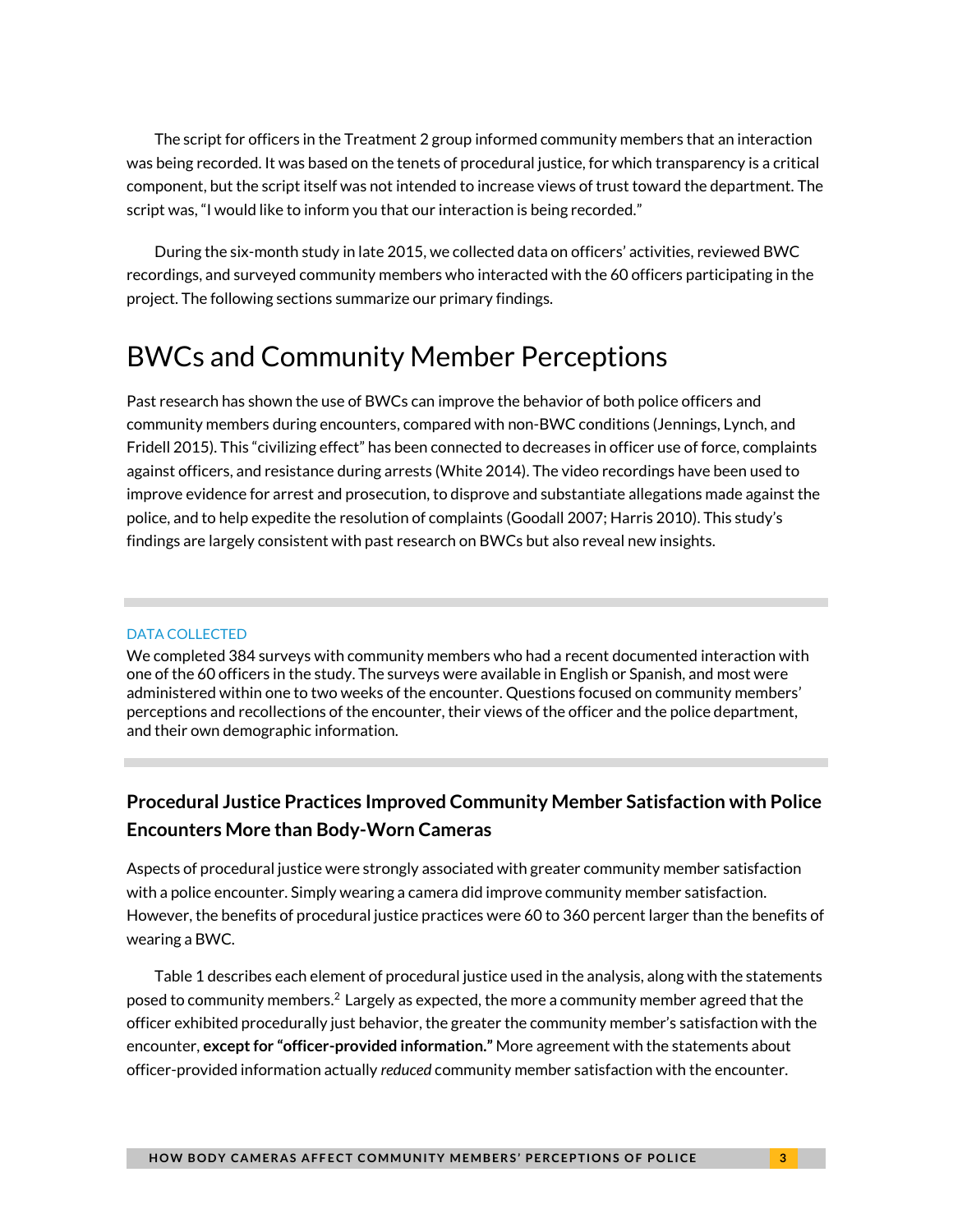#### TABLE 1

| Procedural justice element       | The community member agreed that the officer                                   |  |  |  |
|----------------------------------|--------------------------------------------------------------------------------|--|--|--|
| Officer empathy                  | "listened to what I had to say."                                               |  |  |  |
|                                  | "seemed concerned about my feelings."                                          |  |  |  |
|                                  | "comforted and reassured me."                                                  |  |  |  |
|                                  | "seemed to believe what I was saying."                                         |  |  |  |
| <b>Quality of decisionmaking</b> | "was fair and evenhanded."                                                     |  |  |  |
|                                  | "gave me the opportunity to describe my situation before decisions were made." |  |  |  |
|                                  | "clearly explained the reasons for his or her actions."                        |  |  |  |
|                                  | "made decisions based on the facts."                                           |  |  |  |
| <b>Quality of treatment</b>      | "took the matter seriously."                                                   |  |  |  |
|                                  | "treated me politely."                                                         |  |  |  |
|                                  | "treated me the same way as others would be treated in a similar situation."   |  |  |  |
|                                  | "treated me with dignity and respect."                                         |  |  |  |
| Officer-provided                 | "provided me with useful tips to avoid this situation in the future."          |  |  |  |
| information                      | "explained what would happen next in the process."                             |  |  |  |
|                                  | "referred me to people or agencies that might be helpful."                     |  |  |  |

#### **Procedural Justice Measures Used in the Body Camera Evaluation**

**Source:** Urban Institute and California State University, Long Beach, 2017.

Importantly, the benefit of a BWC on improving community member satisfaction with police encounters was smaller than the effects of procedural justice practices. One possible explanation is that community members often did not remember—or remembered incorrectly—whether an officer was equipped with a BWC during an interaction.

### **Community Members Did Not Accurately Recall Whether an Officer Was Wearing a Camera**

Community members who had interacted with officers were surveyed within one to two weeks of their encounters, yet they had a difficult time accurately recalling whether the officers were wearing cameras. Of the 321 individuals responding to the question "Do you remember if the officer was wearing a body camera?" 43 percent (or 139 people) did not remember. Table 2 compares community members' recollections with whether the officer had a BWC during the encounter.

Among community members who remembered the officer either wearing or not wearing a camera, the same number were incorrect as were correct (28 percent, or 91 people). Figure 2 reorganizes these data to depict the poor accuracy of community members' recollections.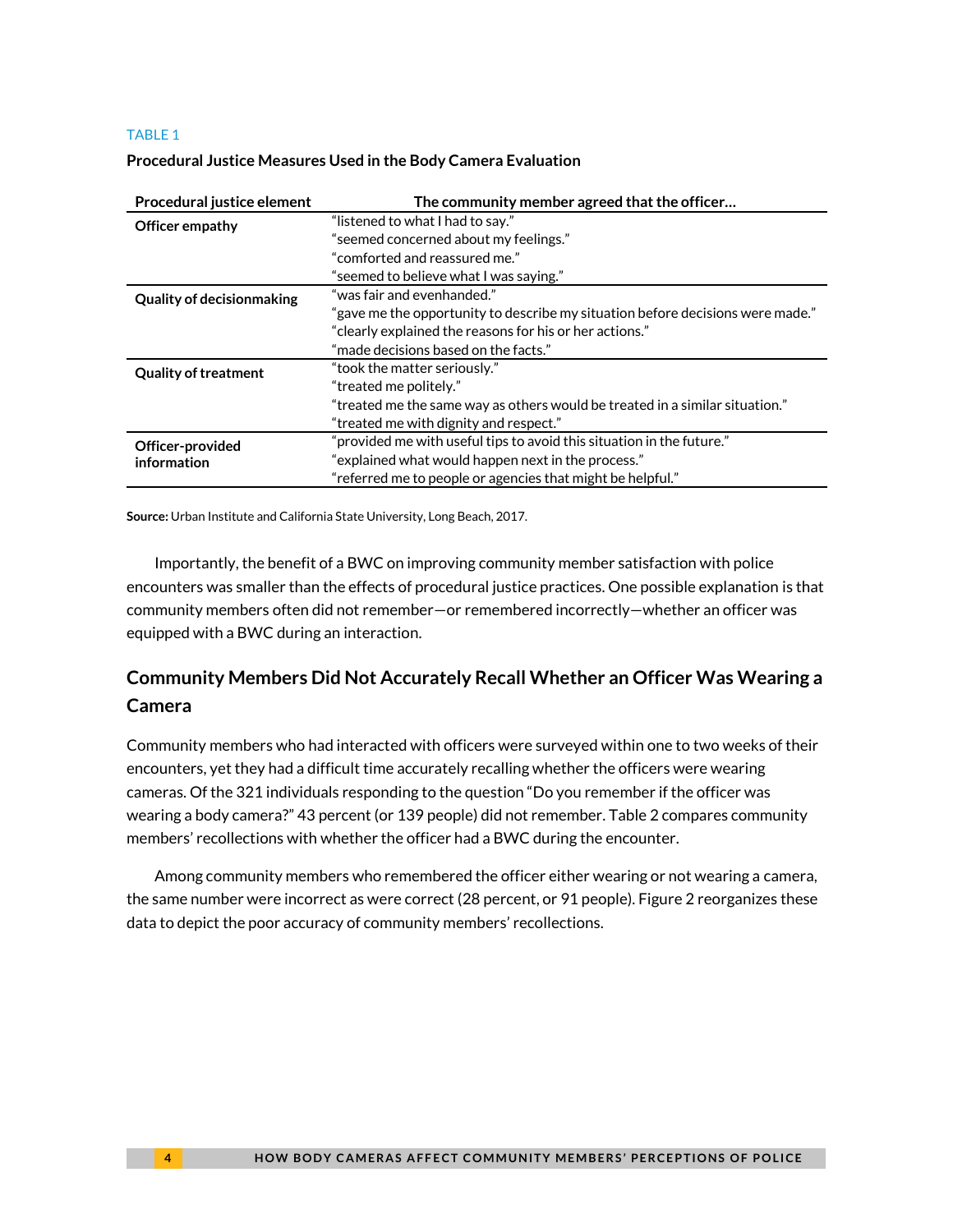#### TABLE 2

#### **Community Members' Recollections of Whether an Officer Had a Body-Worn Camera (BWC)**

|                                | <b>Remembers</b><br>officer w/BWC | <b>Remembers</b><br>officer w/o BWC | Does not<br>remember | Total   |
|--------------------------------|-----------------------------------|-------------------------------------|----------------------|---------|
| Officer actually had a BWC     |                                   |                                     |                      |         |
|                                | 13                                | 36                                  | 46                   | 95      |
| No (no BWC) – control group    | 13.68%                            | 37.89%                              | 48.42%               | 100.00% |
| Yes (BWC only)-treatment 1     | 18                                | 29                                  | 31                   | 78      |
| group                          | 23.08%                            | 37.18%                              | 39.74%               | 100.00% |
| Yes (BWC + script)-treatment 2 | 37                                | 49                                  | 62                   | 148     |
| group                          | 25.00%                            | 33.11%                              | 41.89%               | 100.00% |
|                                | 68                                | 114                                 | 139                  | 321     |
| Total                          | 21.18%                            | 35.51%                              | 43.30%               | 100.00% |

**Source:** Urban Institute and California State University, Long Beach, 2017.

### FIGURE 2

### **Community Members' Recollections of Whether an Officer Had a Body-Worn Camera (BWC)** *Number of respondents*



**URBAN INSTITUTE**

**Source:** Urban Institute and California State University, Long Beach, 2017.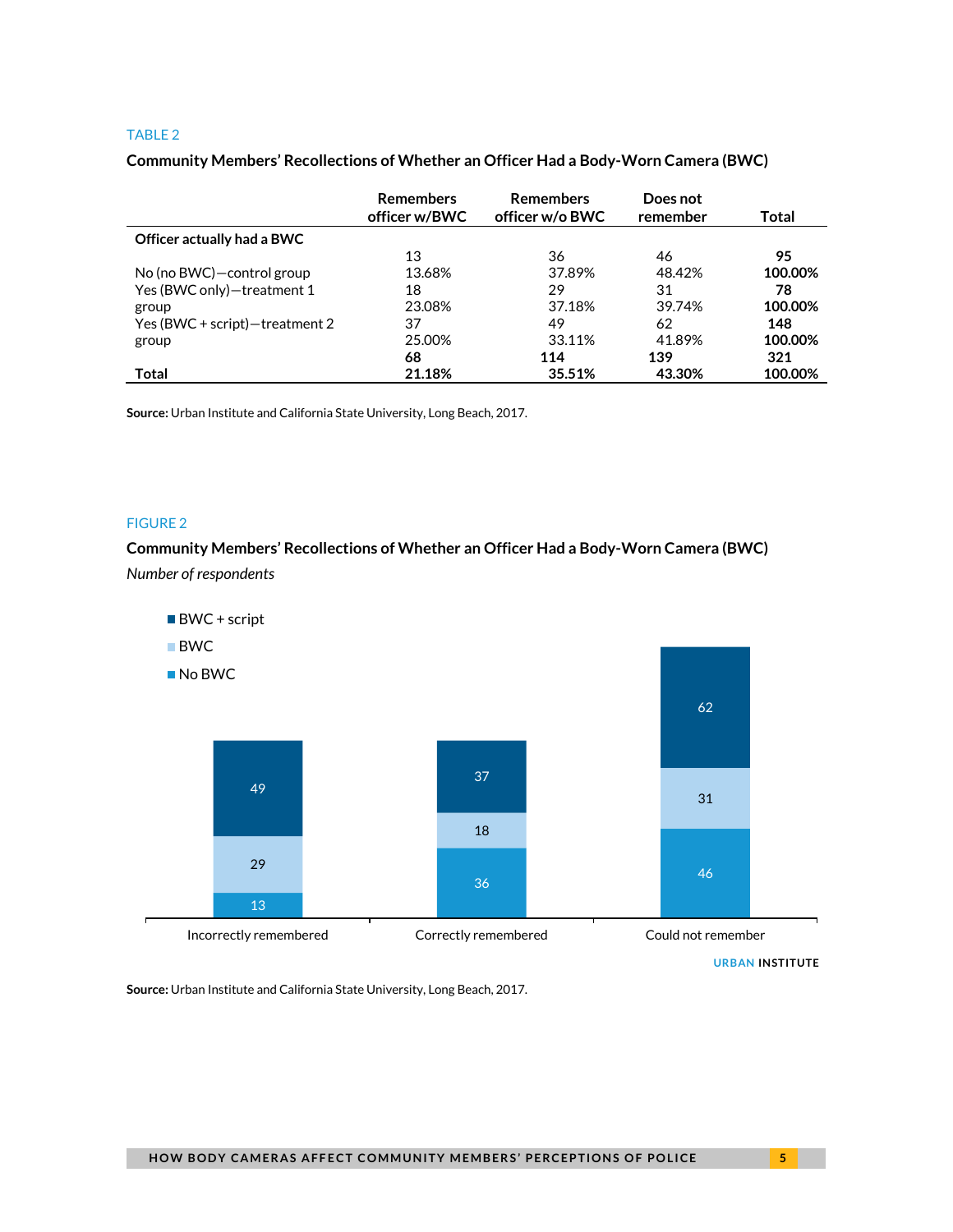Poor recollection of whether an officer was wearing a BWC may be understandable. Encounters with the police are often prompted by stressful events, which may affect a community member's likelihood of noticing or remembering whether an officer was wearing a camera. Research has long recognized the fallibility of eyewitness identification and memory, especially under stressful situations (Wells 1978). However, if BWCs do produce the "civilizing effect" suggested by other research, these findings indicate that it is likely caused by something other than a community member recognizing that an officer is wearing a camera. Perhaps the effect is produced by a change in officer behavior brought on by the presence of a body-worn camera. The next findings focus on officer behaviors and BWCs.

# BWCs and Police Officer Behaviors

Departmental policy toward BWCs can influence how the technology is used in practice. Discretion for BWC use can apply to both how often an officer independently chooses to activate the BWC and the circumstances under which officers are required to activate them. Past research has found that mandatory-use BWC policies, unsurprisingly, lead to more frequent activation (Young and Ready 2016). In terms of actually turning on the BWC, officers who elect to wear a camera have higher usage rates than those who did not volunteer to use BWCs under a discretionary use policy (Young and Ready 2016). In fact, the same study found a 27 percent decrease in activation when mandatory policy changed to discretionary (Young and Ready 2016). This suggests uneven enthusiasm and support for BWCs among officers, even if the department feels they would be a valuable tool.

Body-worn camera use also raises considerations related to officer safety. Some studies have found that BWCs may increase both the number of assaults on officers and officer use of force (Ariel, Sutherland, and Henstock 2016a), including more frequent handcuffing of nonresistant people (Ariel, Sutherland, and Henstock 2016b). In departments where officers closely followed policies about when and when not to record, use-of-force incidents decreased. In departments where officers did not follow the policies closely, use-of-force incidents increased (Young and Ready 2016). One study found greater officer discretion about when to use a BWC was associated with increased use-of-force incidents (Ariel, Sutherland, and Henstock 2016b).

#### THE DATA WE COLLECTED

The department provided administrative records on arrests, calls for service, calls with offense, and street checks for the six-month study period, as well as for the preceding three years. The department also provided us officer demographics, some employment information, and access to a sample of BWC footage and data on all participating officers' BWC recordings made during the study.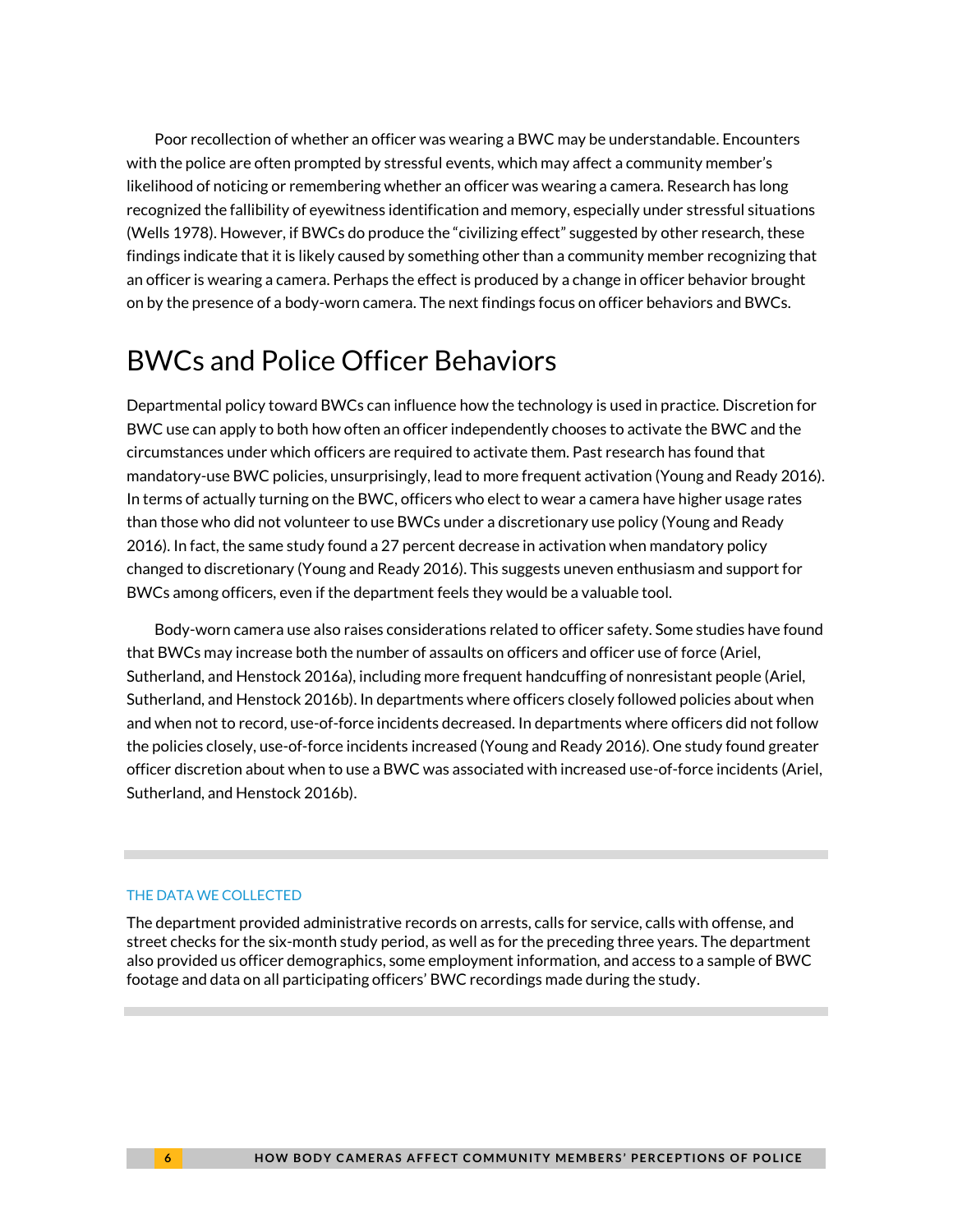### **Some Officers Use Their BWCs Much More than Others**

The department's BWC policy states that cameras are intended to support and assist officers in performing their duties, protect against false accusations, and provide video evidence to support criminal investigations and resolution of complaints. The policy further states that "all enforcement and investigative contacts, as well as all contacts specifically related to a call for service, will be recorded." While this mandate does not mean BWCs will be used in every situation, our findings indicate considerable variation in how often officers activated their BWCs during encounters with the public.

*Some officers turned on their body-worn cameras less than 2 percent of the time during the study period, while others used their cameras in about 65 percent of documented encounters with the public.*

Figure 3 represents the rate of body-worn camera activation by officers in treatment groups 1 and 2 (BWC or BWC plus script). Usage rates range from 1.5 to 65.4 percent.<sup>3</sup> Each dot represents one of the 60 officers in the study, arranged from left to right in order of BWC activation rate. Each officer's rate is calculated as "the total number of encounters during the study period in which that officer turned on his or her BWC at least once during a documented encounter" divided by "the officer's total number of documented encounters during the study period." A documented encounter is a unique interaction between police officer(s) and community member(s) represented in at least one of the street-check, calls for service, or reported crimes databases.

Though body-worn camera use among officers is clearly not universal, 100 percent camera activation should not be expected. There are many conditions and circumstances for which it is not appropriate for an officer to activate the BWC. Nevertheless, our analyses found that camera activation rates among officers varied based on whether they were assigned to the treatment group and on the nature of their patrol work.<sup>4</sup> Officers who activated their BWCs more frequently were included in treatment group 2, which prescribed that officers explain the presence of their BWC. Officers who activated their BWCs less frequently responded to a larger percentage of the resident calls for service received by the department.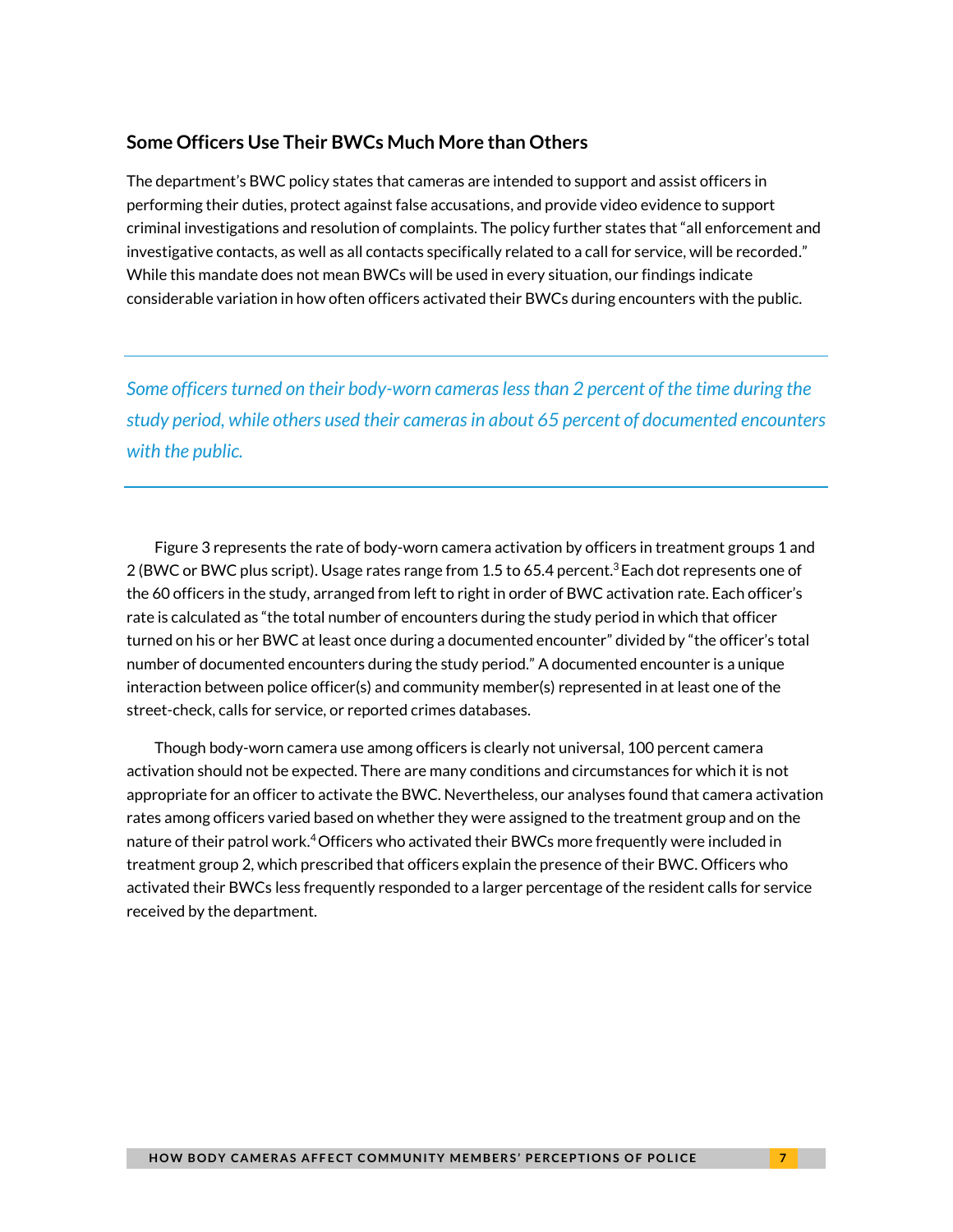#### FIGURE 3

#### **Rate of BWC Activation by Officers in Treatment Groups**



**Source:** Urban Institute and California State University, Long Beach, 2017.

### **Officers Equipped with Cameras Made Fewer Arrests**

Past research has yielded mixed findings on the impact of body-worn cameras on arrests, with some showing no effect (Grossmith et al. 2015; Owens, Mann, and Mckenna 2014) and others showing a slight increase (Katz et al. 2014). The current study found a slight *decrease* in the number of arrests made by officers assigned a BWC. Officers assigned a BWC made about 0.35 fewer arrests every two weeks (14 days) $^5$  than those not assigned a BWC. $^6$ 

# Final Thoughts

Our study finds that BWCs do affect the perceptions of community members who interact with the police, but those effects are largely dictated by the officers' behavior. The effects of BWCs appear more complicated than the popular belief that "everybody will behave better when there's a camera recording the encounter." For example, this study finds the following:

- **For improving community members' satisfaction with police encounters, procedurally just** practices mattered more than the presence of body-worn cameras.
- **Most community members did not accurately recall whether officers were wearing BWCs.**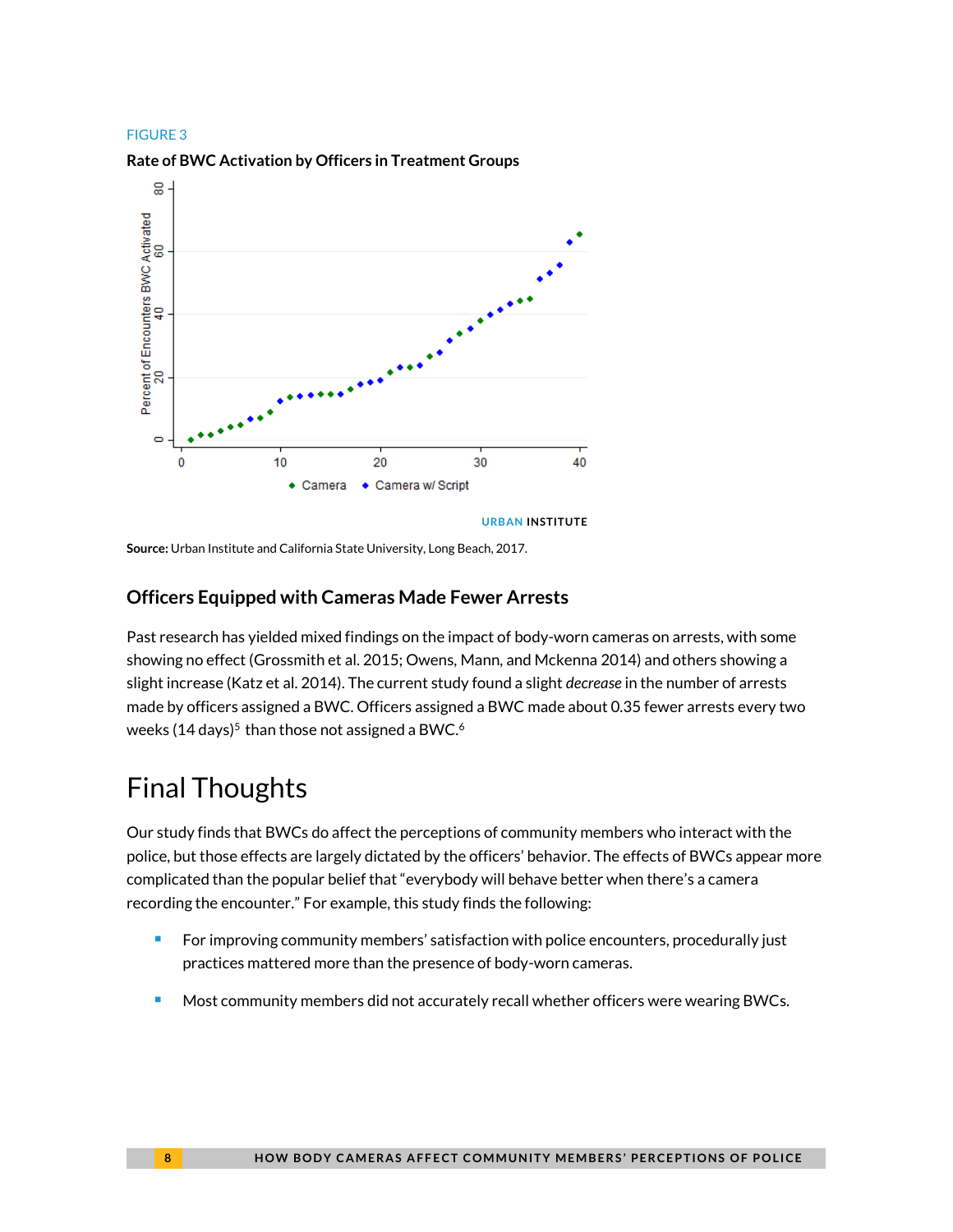- Officers varied significantly in how often they activated their BWCs, and those differences were associated with different policing activity and policy.
	- » Officers who were expected to explain the presence of their cameras tended to activate them more often.
	- » Officers who responded to more calls for service tended to activate their cameras less often.
- Officers equipped with BWCs had a slightly lower volume of arrests than officers without cameras.

These findings indicate that there is value in using body-worn cameras for both police officers and community members. However, these findings also suggest that BWCs are not a simple "plug-and-play" policy solution; significant variations across officers and circumstances affect the potential benefits of BWCs. As cameras continue to proliferate, it will become even more important to understand the specific effects and contexts of how BWCs are used if departments—and the community at large—are to gain the full benefits of this technology.

## **Notes**

- 1. "Resources: BJA National Body-Worn Camera Toolkit," Bureau of Justice Assistance, accessed June 9, 2017, [https://www.bja.gov/bwc/resources.html;](https://www.bja.gov/bwc/resources.html) and Miller and Toliver (2014).
- 2. Community members were asked whether they "strongly disagreed," "disagreed," "agreed," or "strongly agreed" with each statement.
- 3. The officer representing number 1 on this graph was assigned a camera but is shown as recording no encounters, because there were no data on that officer having an encounter of any kind, recorded or otherwise. For most analyses presented in this brief, this officer is not included in the calculations.
- 4. We were unable to look at some factors (such as duty assignment, use of force, or citizen complaints) because of data limitations.
- 5. Time intervals were set at 7-day increments to ensure there would be the same number of weekdays and weekends in each period. The period was aggregated to 14 days to ensure sufficient observations in each period to allow for statistical analysis.
- 6. This finding is statistically significant at the 0.024 level.

# References

- Ariel, Barak, Alex Sutherland, Darren Henstock, Josh Young, Paul Drover, Jayne Sykes, Simon Megicks, and Ryan Henderson. 2016a. "Wearing Body Cameras Increases Assaults against Officers and Does Not Reduce Police Use of Force: Results from a Global Multi-Site Experiment." *European Journal of Criminology* 136 (6): 744–55.
- ———. 2016b. "Report: Increases in Police Use of Force in the Presence of Body-Worn Cameras Are Driven by Officer Discretion—A Protocol-Based Subgroup Analysis of Ten Randomized Experiments." *Journal of Experimental Criminology* 12 (3): 453–63.
- Goodall, Martin. 2007. *Guidance for the Police Use of Body-Worn Video Devices*. London: Home Office, Police and Crime Standards Directorate.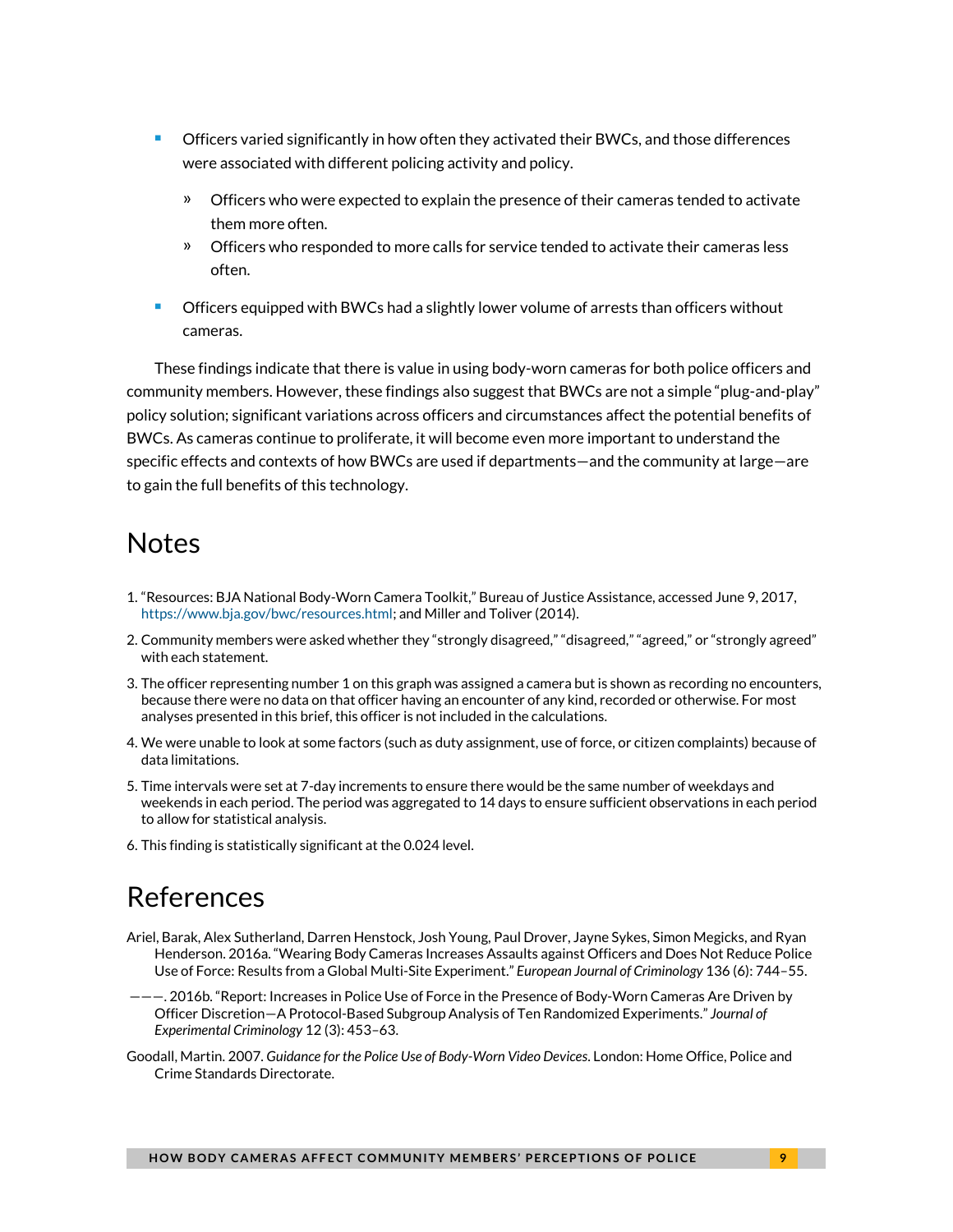- Grossmith, Lynne, Catherine Owens, Will Finn, David Mann, Tom Davies, and Laura Baika. 2015. *Police, Camera, Evidence: London's Cluster Randomised Controlled Trial of Body Worn Video*. London: College of Policing and Mayor's Office for Policing and Crime.
- Harris, David A. 2010. "Picture This: Body Worn Video Devices ('Head Cams') as Tools for Ensuring Fourth Amendment Compliance by Police." *Texas Tech Law Review* 43:357. [https://ssrn.com/abstract=1596901.](https://ssrn.com/abstract=1596901)
- Jennings, Wesley G., Mathew D. Lynch, and Lorie A. Fridell. 2015. "Evaluating the Impact of Police Officer Body-Worn Cameras (BWCs) on Response-to-Resistance and Serious External Complaints: Evidence from the Orlando Police Department (OPD) Experience Utilizing a Randomized Controlled Experiment." *Journal of Criminal Justice* 43 (6): 480–86.
- Katz, Charles M., David Choate, Justin Ready, and Lidia Nuño. 2014. *Evaluating the Impact of Officer Worn Body Cameras in the Phoenix Police Department*. Phoenix: Arizona State University, Center for Violence Prevention and Community Safety.
- Miller, Lindsay, Jessica Toliver, and the Police Executive Research Forum.2014. *Implementing a Body-Worn Camera Program: Recommendations and Lessons Learned*. Washington, DC: US Department of Justice, Office of Community Oriented Policing Services.
- Owens, Catherine, David Mann, and Rory Mckenna. 2014. *The Essex Body Worn Video Trial: The Impact of Body Worn Video on Criminal Justice Outcomes of Domestic Abuse Incidents*. London: College of Policing.
- Wells, Gary L. 1978. "Applied Eyewitness-Testimony Research: System Variables and Estimator Variables." *Journal of Personality and Social Psychology* 36 (12): 1546–57.
- White, Michael D. 2014. *Police Officer Body-Worn Cameras: Assessing the Evidence*. Washington, DC: US Department of Justice, Office of Community Oriented Policing Services.
- Young, Jacob T. N., and Justin T. Ready. 2016. "A Longitudinal Analysis of the Relationship between Administrative Policy, Technological Preferences, and Body-Worn Camera Activation among Police Officers." *Policing*, March 17: 1–16.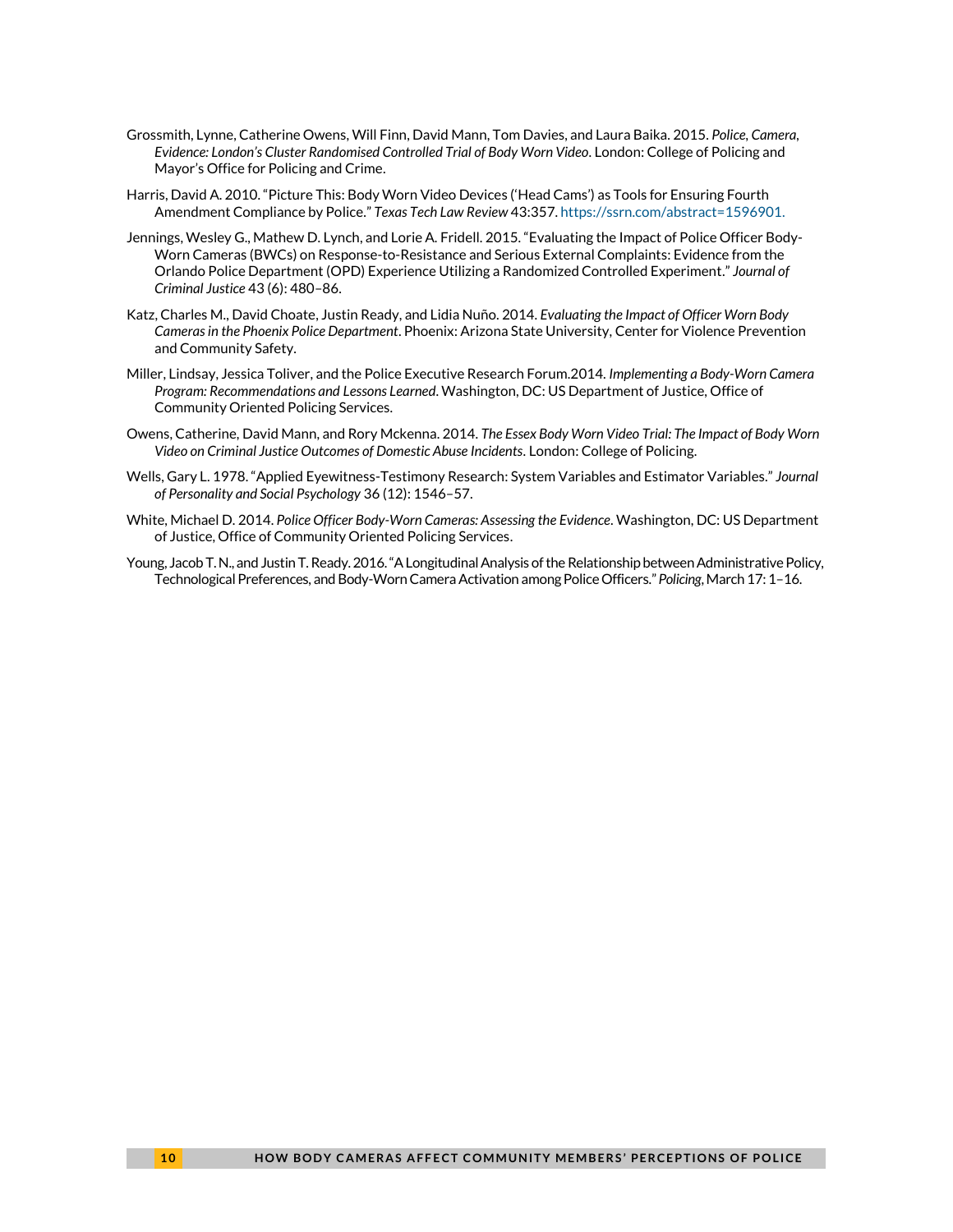# About the Authors



**Dave McClure** is a research associate in the Justice Policy Center at the Urban Institute. His work focuses on improving the efficiency and effectiveness of government through science and technology, particularly in the justice system. McClure holds bachelor's degrees from the University of Georgia and a MA and a PhD from George Mason University.



**Nancy La Vigne** is director of the Justice Policy Center at the Urban Institute. Her research interests include evaluating criminal justice technologies, informing efforts to reduce recidivism of criminal justice-involved populations, and promoting policing and criminal justice reform through data and research evidence.



**Mathew Lynch** is a research associate I in the Justice Policy Center, where his research portfolio includes projects on police technology and innovation, program evaluation and implementation, prisoner reentry, and treatment alternatives/diversion.



**Laura Golian** is a research assistant in the Justice Policy Center. Her work focuses primarily on victimization, juvenile justice, and policing. She received her BA from American University, where she majored in justice and law and in psychology.

**Daniel Lawrence** is a research criminologist in the Policing Science Program at RTI International. His research interests include police legitimacy and procedural justice, police screening and hiring practices, police technology, and community policing. Lawrence received his MA and PhD from the University of Illinois at Chicago.

**Aili Malm** is a professor in the School of Criminology, Criminal Justice and Emergency Management at California State University, Long Beach. Malm's research interests center on the intersection between policing and social policy. Her peer-reviewed publications appear in *Journal of Research in Crime and Delinquency, Crime and Delinquency, International Journal of Drug Policy, Social Networks, Global Crime, Policy Science*, and others.